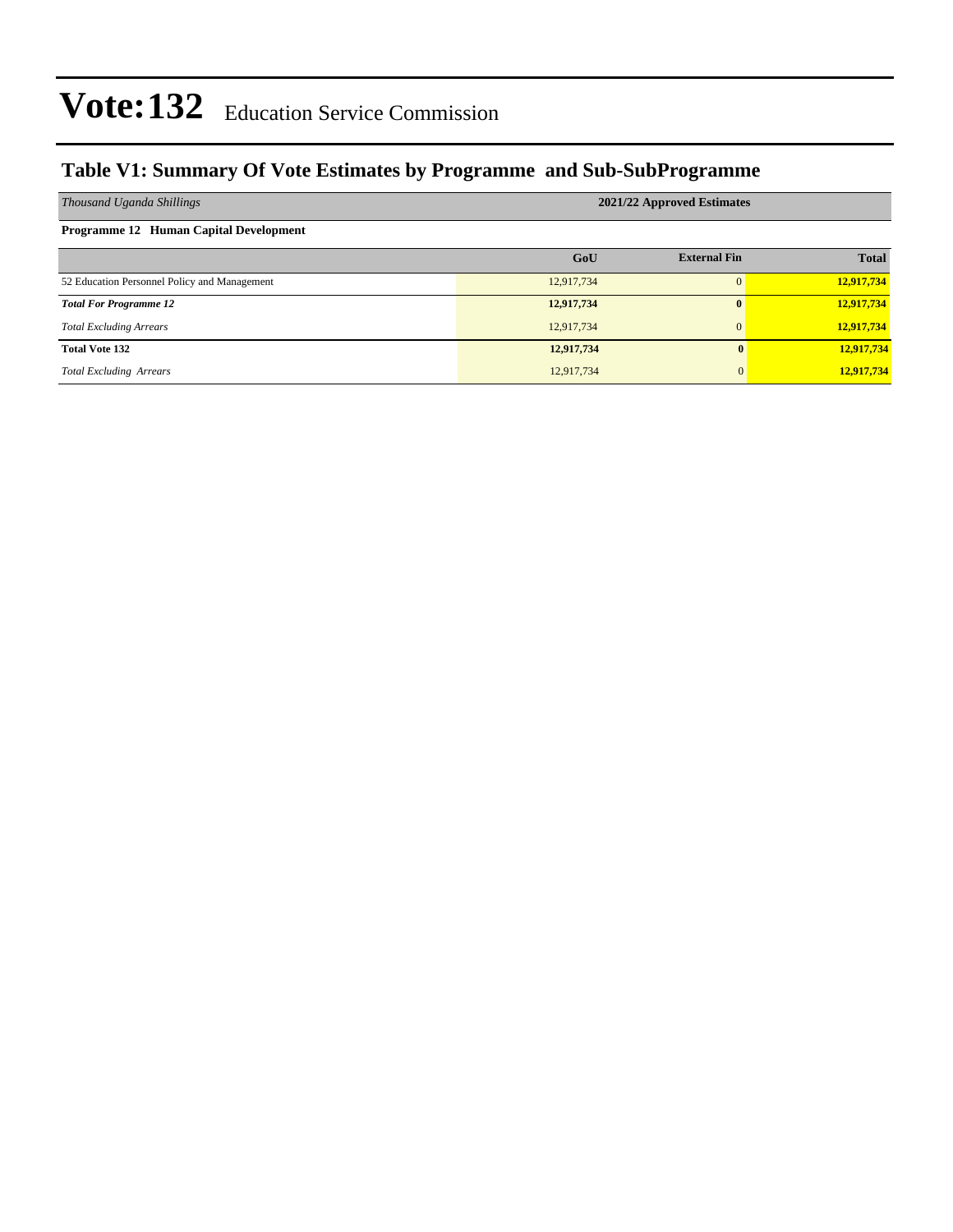### **Table V2: Summary Of Vote Estimates by Sub-SubProgramme,Department and Project**

| Thousand Uganda Shillings                                                 | 2020/21 Approved Budget<br>2021/22 Approved Estimates |                     |                |              |             |                               |              |  |  |  |
|---------------------------------------------------------------------------|-------------------------------------------------------|---------------------|----------------|--------------|-------------|-------------------------------|--------------|--|--|--|
| Sub-SubProgramme 52 Education Personnel Policy and Management             |                                                       |                     |                |              |             |                               |              |  |  |  |
| <b>Recurrent Budget Estimates</b>                                         | <b>Wage</b>                                           | <b>Non-Wage</b>     | <b>AIA</b>     | <b>Total</b> | <b>Wage</b> | <b>Non-Wage</b>               | <b>Total</b> |  |  |  |
| 01 Headquarters                                                           | 2,816,299                                             | 6,367,682           | $\mathbf{0}$   | 9,183,982    | 2,869,338   | 6,356,867                     | 9,226,204    |  |  |  |
| <b>Total Recurrent Budget Estimates for Sub-</b><br><b>SubProgramme</b>   | 2,816,299                                             | 6,367,682           | $\bf{0}$       | 9,183,982    | 2,869,338   | 6,356,867                     | 9,226,204    |  |  |  |
| Development Budget Estimates                                              | <b>GoU</b> Dev't                                      | <b>External Fin</b> | <b>AIA</b>     | <b>Total</b> |             | <b>GoU Dev't External Fin</b> | <b>Total</b> |  |  |  |
| 1602 Retooling of Education service Commission                            | 194,409                                               | $\mathbf{0}$        | $\mathbf{0}$   | 194,409      | 3,691,530   | $\overline{0}$                | 3,691,530    |  |  |  |
| <b>Total Development Budget Estimates for Sub-</b><br><b>SubProgramme</b> | 194,409                                               | $\bf{0}$            | $\bf{0}$       | 194,409      | 3,691,530   | $\bf{0}$                      | 3,691,530    |  |  |  |
|                                                                           | GoU                                                   | <b>External Fin</b> | <b>AIA</b>     | <b>Total</b> | GoU         | <b>External Fin</b>           | <b>Total</b> |  |  |  |
| <b>Total For Sub-SubProgramme 52</b>                                      | 9,378,391                                             | $\mathbf{0}$        | $\bf{0}$       | 9,378,391    | 12,917,734  | $\bf{0}$                      | 12,917,734   |  |  |  |
| <b>Total Excluding Arrears</b>                                            | 9,360,599                                             | $\mathbf{0}$        | $\mathbf{0}$   | 9,360,599    | 12,917,734  | $\overline{0}$                | 12,917,734   |  |  |  |
| <b>Total Vote 132</b>                                                     | 9,378,391                                             | $\bf{0}$            | $\bf{0}$       | 9,378,391    | 12,917,734  | $\bf{0}$                      | 12,917,734   |  |  |  |
| <b>Total Excluding Arrears</b>                                            | 9,360,599                                             | $\boldsymbol{0}$    | $\overline{0}$ | 9,360,599    | 12,917,734  | $\mathbf{0}$                  | 12,917,734   |  |  |  |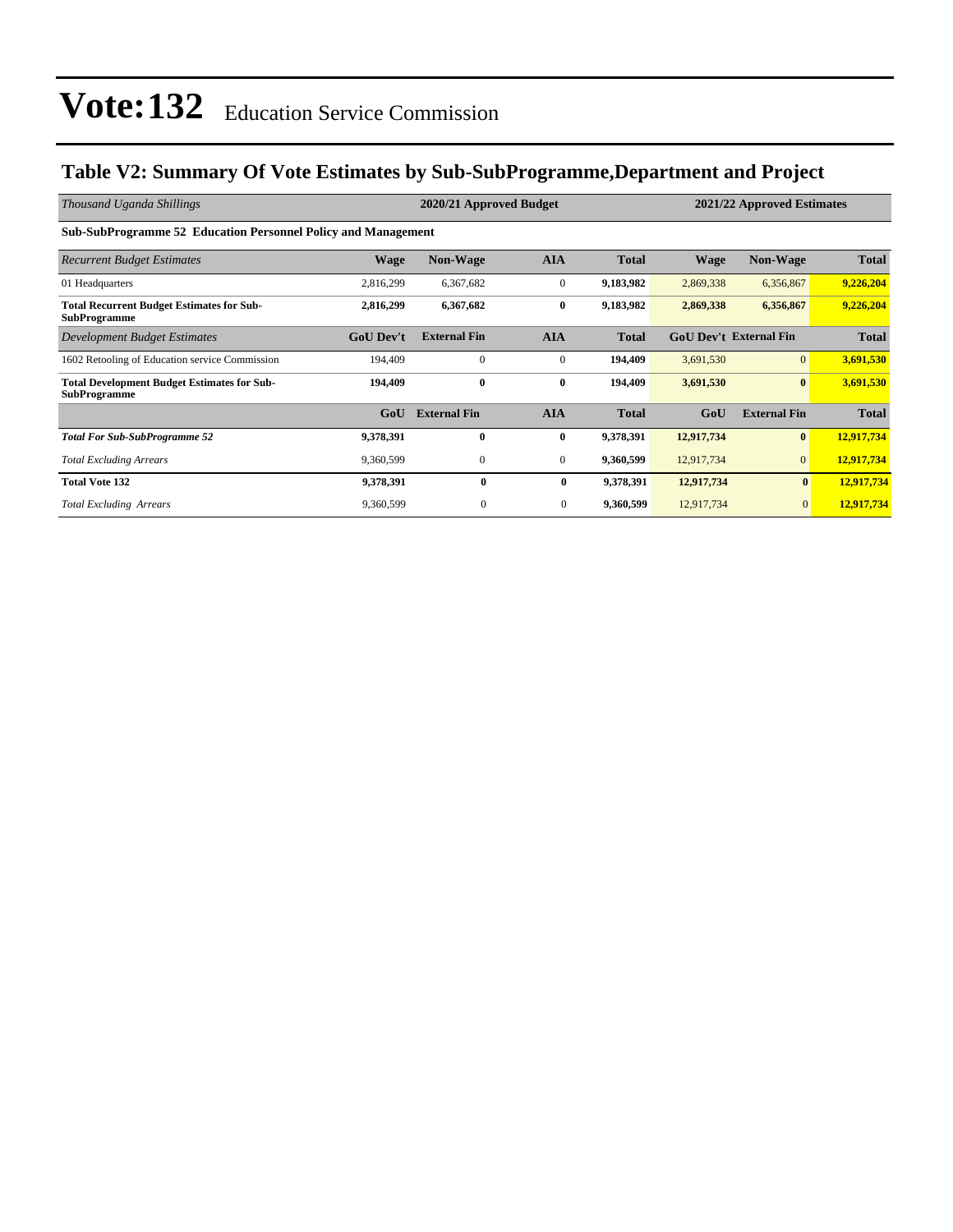### **Table V3: Summary Vote Estimates by Item**

| Thousand Uganda Shillings                                   |           | 2020/21 Approved Budget |            |              |                  | 2021/22 Approved Estimates |                |  |  |
|-------------------------------------------------------------|-----------|-------------------------|------------|--------------|------------------|----------------------------|----------------|--|--|
|                                                             | GoU       | <b>External Fin</b>     | <b>AIA</b> | <b>Total</b> | GoU              | <b>External Fin</b>        | <b>Total</b>   |  |  |
| <b>Employees, Goods and Services (Outputs Provided)</b>     | 9,169,069 | $\bf{0}$                | $\bf{0}$   | 9,169,069    | 10,226,204       | $\bf{0}$                   | 10,226,204     |  |  |
| 211101 General Staff Salaries                               | 2,816,299 | $\bf{0}$                | $\bf{0}$   | 2,816,299    | 2,869,338        | $\bf{0}$                   | 2,869,338      |  |  |
| 211103 Allowances (Inc. Casuals, Temporary)                 | 443,519   | $\bf{0}$                | $\bf{0}$   | 443,519      | 444,000          | $\bf{0}$                   | 444,000        |  |  |
| 212102 Pension for General Civil Service                    | 702,961   | $\bf{0}$                | $\bf{0}$   | 702,961      | 702,961          | $\bf{0}$                   | 702,961        |  |  |
| 213001 Medical expenses (To employees)                      | 34,000    | $\bf{0}$                | $\bf{0}$   | 34,000       | 34,000           | $\bf{0}$                   | 34,000         |  |  |
| 213002 Incapacity, death benefits and funeral expenses      | 4,000     | $\bf{0}$                | $\bf{0}$   | 4,000        | 4,000            | $\bf{0}$                   | 4,000          |  |  |
| 213004 Gratuity Expenses                                    | 737,742   | $\bf{0}$                | $\bf{0}$   | 737,742      | 741,839          | $\bf{0}$                   | 741,839        |  |  |
| 221001 Advertising and Public Relations                     | 16,200    | $\bf{0}$                | $\bf{0}$   | 16,200       | 16,200           | $\bf{0}$                   | 16,200         |  |  |
| 221003 Staff Training                                       | 26,799    | $\bf{0}$                | $\bf{0}$   | 26,799       | 55,000           | $\bf{0}$                   | 55,000         |  |  |
| 221004 Recruitment Expenses                                 | 2,968,925 | $\bf{0}$                | $\bf{0}$   | 2,968,925    | 2,319,206        | $\bf{0}$                   | 2,319,206      |  |  |
| 221007 Books, Periodicals & Newspapers                      | 7,200     | $\bf{0}$                | $\bf{0}$   | 7,200        | 7,200            | $\bf{0}$                   | 7,200          |  |  |
| 221008 Computer supplies and Information Technology<br>(TT) | 40,000    | $\bf{0}$                | $\bf{0}$   | 40,000       | 40,000           | $\bf{0}$                   | 40,000         |  |  |
| 221009 Welfare and Entertainment                            | 50,000    | $\bf{0}$                | $\bf{0}$   | 50,000       | 120,000          | $\bf{0}$                   | 120,000        |  |  |
| 221011 Printing, Stationery, Photocopying and Binding       | 130,000   | $\bf{0}$                | $\bf{0}$   | 130,000      | 180,000          | $\bf{0}$                   | 180,000        |  |  |
| 221012 Small Office Equipment                               | 10,000    | $\bf{0}$                | $\bf{0}$   | 10,000       | 10,000           | $\bf{0}$                   | 10,000         |  |  |
| 221016 IFMS Recurrent costs                                 | 20,000    | 0                       | $\bf{0}$   | 20,000       | 150,000          | $\bf{0}$                   | <b>150,000</b> |  |  |
| 221017 Subscriptions                                        | 4,000     | $\bf{0}$                | $\bf{0}$   | 4,000        | 4,000            | $\bf{0}$                   | 4,000          |  |  |
| 221020 IPPS Recurrent Costs                                 | 25,000    | $\bf{0}$                | $\bf{0}$   | 25,000       | 25,000           | $\bf{0}$                   | 25,000         |  |  |
| 222001 Telecommunications                                   | 30,000    | 0                       | $\bf{0}$   | 30,000       | 30,000           | $\bf{0}$                   | 30,000         |  |  |
| 222002 Postage and Courier                                  | 10,000    | $\bf{0}$                | $\bf{0}$   | 10,000       | 10,000           | $\bf{0}$                   | 10,000         |  |  |
| 222003 Information and communications technology<br>(ICT)   | 30,000    | 0                       | $\bf{0}$   | 30,000       | 30,000           | $\bf{0}$                   | 30,000         |  |  |
| 223004 Guard and Security services                          | 4,000     | $\bf{0}$                | $\bf{0}$   | 4,000        | 4,000            | $\bf{0}$                   | 4,000          |  |  |
| 223005 Electricity                                          | 22,000    | $\bf{0}$                | $\bf{0}$   | 22,000       | 22,000           | $\bf{0}$                   | 22,000         |  |  |
| 223006 Water                                                | 6,000     | 0                       | $\bf{0}$   | 6,000        | 6,000            | $\bf{0}$                   | 6,000          |  |  |
| 223901 Rent – (Produced Assets) to other govt. units        | 60,000    | 0                       | $\bf{0}$   | 60,000       | 60,000           | $\bf{0}$                   | 60,000         |  |  |
| 224004 Cleaning and Sanitation                              | 0         | $\bf{0}$                | $\bf{0}$   | 0            | 50,000           | $\bf{0}$                   | 50,000         |  |  |
| 224005 Uniforms, Beddings and Protective Gear               | 8,000     | 0                       | $\bf{0}$   | 8,000        | 8,000            | $\bf{0}$                   | 8,000          |  |  |
| 225001 Consultancy Services- Short term                     | 100,000   | $\bf{0}$                | $\bf{0}$   | 100,000      | 50,000           | $\bf{0}$                   | 50,000         |  |  |
| 227001 Travel inland                                        | 324,830   | 0                       | $\bf{0}$   | 324,830      | 1,468,221        | $\bf{0}$                   | 1,468,221      |  |  |
| 227002 Travel abroad                                        | 55,240    | 0                       | $\bf{0}$   | 55,240       | 55,240           | $\bf{0}$                   | 55,240         |  |  |
| 227004 Fuel, Lubricants and Oils                            | 177,354   | $\bf{0}$                | $\bf{0}$   | 177,354      | 330,000          | $\bf{0}$                   | 330,000        |  |  |
| 228001 Maintenance - Civil                                  | 30,000    | $\bf{0}$                | $\bf{0}$   | 30,000       | 60,000           | $\bf{0}$                   | 60,000         |  |  |
| 228002 Maintenance - Vehicles                               | 270,000   | $\bf{0}$                | $\bf{0}$   | 270,000      | 300,000          | $\bf{0}$                   | 300,000        |  |  |
| 228003 Maintenance - Machinery, Equipment &<br>Furniture    | 5,000     | $\bf{0}$                | $\bf{0}$   | 5,000        | 20,000           | $\bf{0}$                   | 20,000         |  |  |
| <b>Investment</b> (Capital Purchases)                       | 191,530   | $\bf{0}$                | $\bf{0}$   | 191,530      | 2,691,530        | $\bf{0}$                   | 2,691,530      |  |  |
| 312201 Transport Equipment                                  | 15,000    | $\bf{0}$                | $\bf{0}$   | 15,000       | 2,191,530        | $\bf{0}$                   | 2,191,530      |  |  |
| 312202 Machinery and Equipment                              | 0         | 0                       | $\bf{0}$   | 0            | 500,000          | $\bf{0}$                   | 500,000        |  |  |
| 312203 Furniture & Fixtures                                 | 15,000    | $\bf{0}$                | $\bf{0}$   | 15,000       | $\bf{0}$         | $\bf{0}$                   | $\bf{0}$       |  |  |
| 312213 ICT Equipment                                        | 161,530   | $\bf{0}$                | $\bf{0}$   | 161,530      | $\bf{0}$         | $\bf{0}$                   | $\bf{0}$       |  |  |
| <b>Arrears</b>                                              | 17,792    | $\pmb{0}$               | $\bf{0}$   | 17,792       | $\boldsymbol{0}$ | $\bf{0}$                   | $\bf{0}$       |  |  |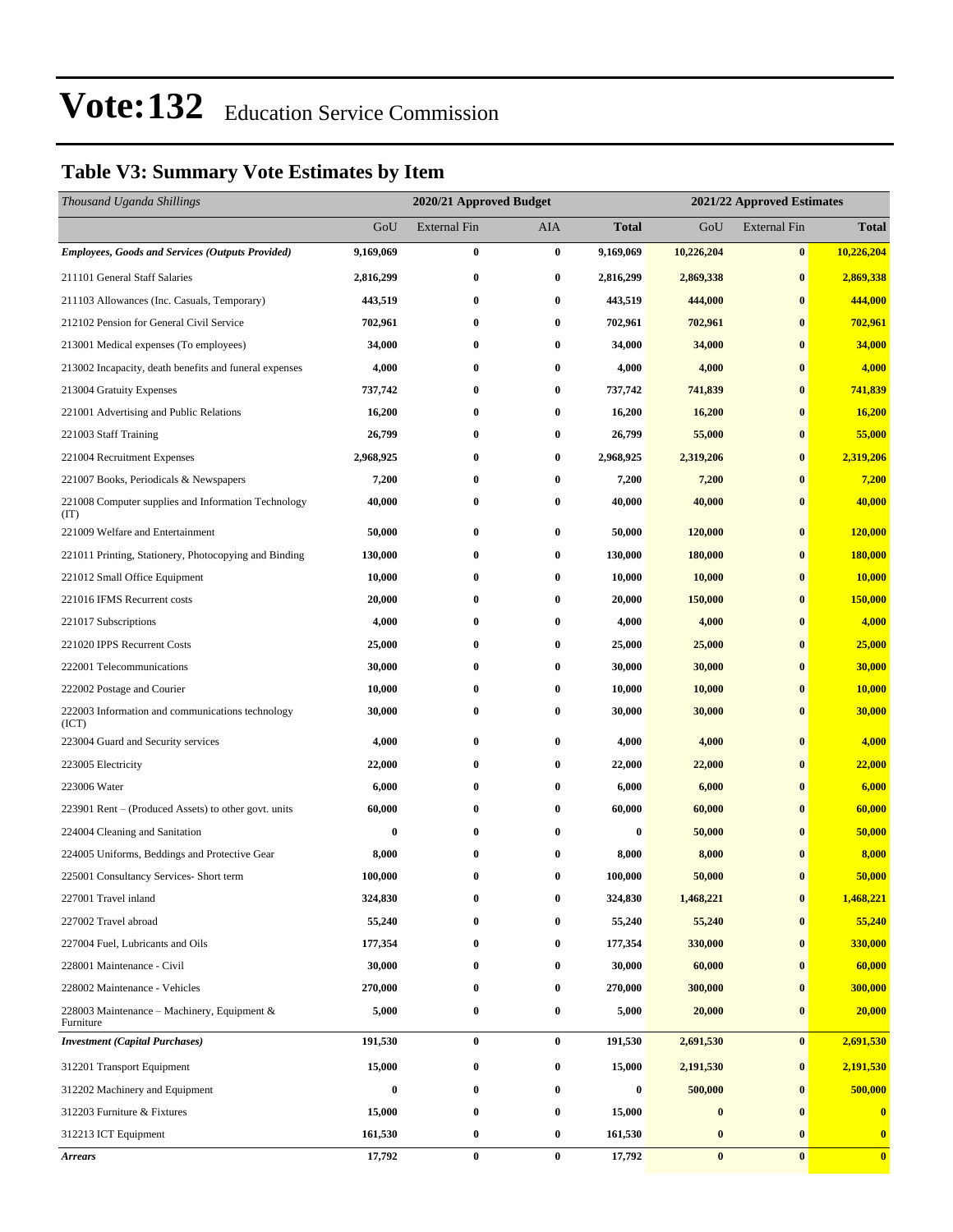| 321605 Domestic arrears (Budgeting) | 17,792    |  | 17.792    |            | 0 |            |
|-------------------------------------|-----------|--|-----------|------------|---|------------|
| <b>Grand Total Vote 132</b>         | 9,378,391 |  | 9.378.391 | 12,917,734 |   | 12,917,734 |
| <b>Total Excluding Arrears</b>      | 9,360,599 |  | 9.360.599 | 12.917.734 |   | 12,917,734 |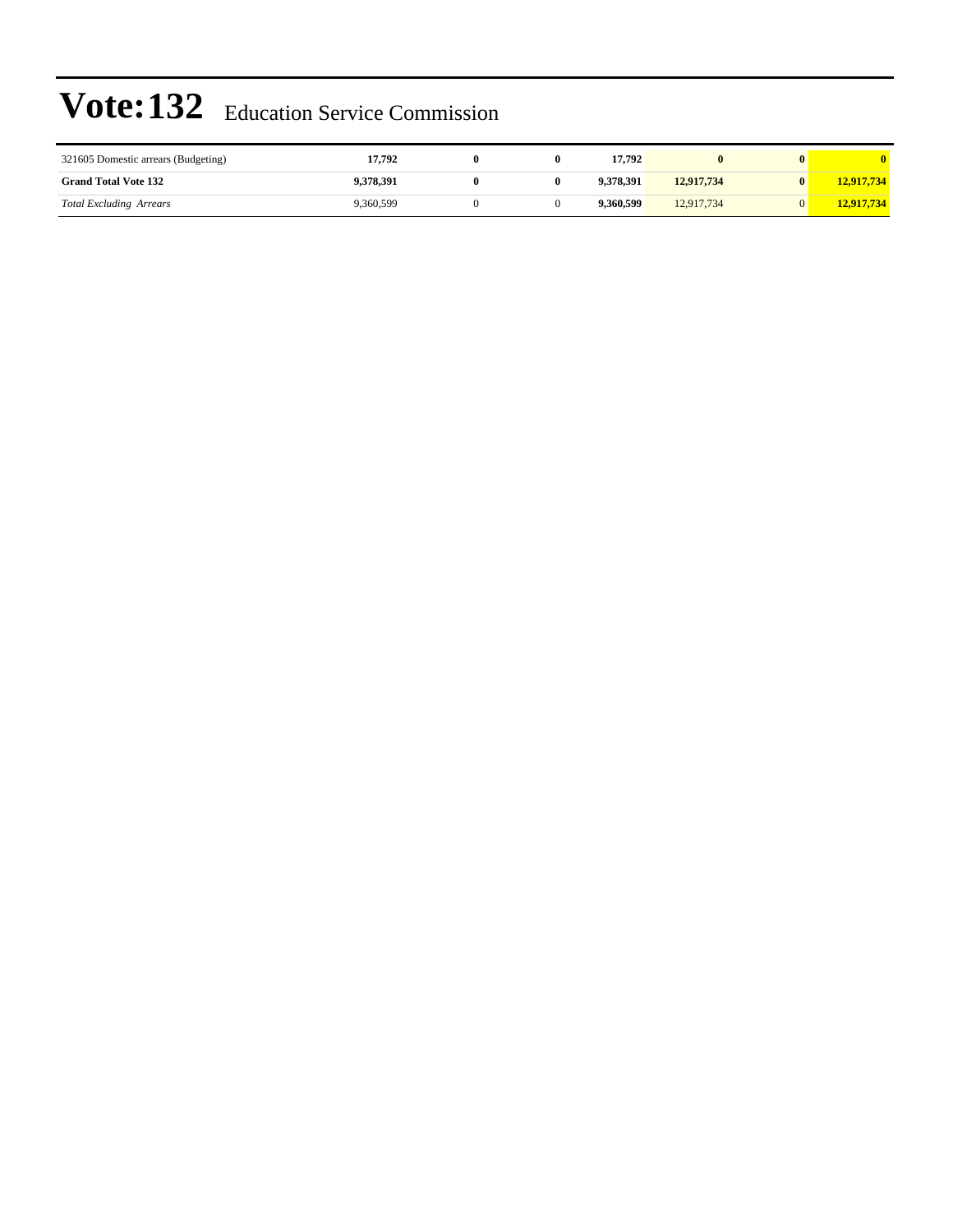#### **Table V4: Detailed Estimates by Sub-SubProgramme, Department,Project and Budget Output and Item**

#### *Sub-SubProgrammme 52 Education Personnel Policy and Management*

*Recurrent Budget Estimates*

| <b>Department 01 Headquarters</b>                                        |                  |                         |                  |              |                       |                            |               |  |
|--------------------------------------------------------------------------|------------------|-------------------------|------------------|--------------|-----------------------|----------------------------|---------------|--|
| Thousand Uganda Shillings                                                |                  | 2020/21 Approved Budget |                  |              |                       | 2021/22 Approved Estimates |               |  |
| <b>Outputs Provided</b>                                                  | Wage             | Non Wage                | AIA              | <b>Total</b> | Wage                  | Non Wage                   | <b>Total</b>  |  |
| <b>Budget Output 075201 Management of Education Service Personnel</b>    |                  |                         |                  |              |                       |                            |               |  |
| 211103 Allowances (Inc. Casuals, Temporary)                              | $\boldsymbol{0}$ | 50,000                  | $\boldsymbol{0}$ | 50,000       | $\boldsymbol{0}$      | 50,000                     | 50,000        |  |
| 221004 Recruitment Expenses                                              | $\boldsymbol{0}$ | 2,968,925               | $\boldsymbol{0}$ | 2,968,925    | $\boldsymbol{0}$      | 2,319,206                  | 2,319,206     |  |
| <b>Total Cost of Budget Output 01</b>                                    | 0                | 3,018,925               | 0                | 3,018,925    | $\boldsymbol{\theta}$ | 2,369,206                  | 2,369,206     |  |
| <b>Budget Output 075202 Policy , Monitoring, Evaluation and Research</b> |                  |                         |                  |              |                       |                            |               |  |
| 211103 Allowances (Inc. Casuals, Temporary)                              | $\boldsymbol{0}$ | 50,000                  | $\boldsymbol{0}$ | 50,000       | $\mathbf{0}$          | 50,000                     | 50,000        |  |
| 221003 Staff Training                                                    | $\boldsymbol{0}$ | $\overline{0}$          | $\boldsymbol{0}$ | $\mathbf{0}$ | $\mathbf{0}$          | 30,000                     | 30,000        |  |
| 221011 Printing, Stationery, Photocopying and Binding                    | $\boldsymbol{0}$ | 60,000                  | $\mathbf{0}$     | 60,000       | $\boldsymbol{0}$      | 60,000                     | 60,000        |  |
| 225001 Consultancy Services- Short term                                  | $\boldsymbol{0}$ | 100,000                 | $\boldsymbol{0}$ | 100,000      | $\mathbf{0}$          | 50,000                     | 50,000        |  |
| 227001 Travel inland                                                     | $\boldsymbol{0}$ | 100,000                 | $\mathbf{0}$     | 100,000      | $\mathbf{0}$          | 220,000                    | 220,000       |  |
| 227004 Fuel, Lubricants and Oils                                         | $\boldsymbol{0}$ | $\boldsymbol{0}$        | $\boldsymbol{0}$ | $\bf{0}$     | $\mathbf{0}$          | 60,000                     | 60,000        |  |
| <b>Total Cost of Budget Output 02</b>                                    | 0                | 310,000                 | 0                | 310,000      | $\boldsymbol{\theta}$ | 470,000                    | 470,000       |  |
| <b>Budget Output 075203 Finance and Administration</b>                   |                  |                         |                  |              |                       |                            |               |  |
| 211103 Allowances (Inc. Casuals, Temporary)                              | $\boldsymbol{0}$ | 200,000                 | $\mathbf{0}$     | 200,000      | $\boldsymbol{0}$      | 200,000                    | 200,000       |  |
| 213001 Medical expenses (To employees)                                   | $\boldsymbol{0}$ | 34,000                  | $\boldsymbol{0}$ | 34,000       | $\mathbf{0}$          | 34,000                     | 34,000        |  |
| 213002 Incapacity, death benefits and funeral expenses                   | $\boldsymbol{0}$ | 4,000                   | $\mathbf{0}$     | 4,000        | $\mathbf{0}$          | 4,000                      | 4,000         |  |
| 221001 Advertising and Public Relations                                  | $\boldsymbol{0}$ | 16,200                  | $\mathbf{0}$     | 16,200       | $\mathbf{0}$          | 16,200                     | 16,200        |  |
| 221007 Books, Periodicals & Newspapers                                   | $\boldsymbol{0}$ | 7,200                   | $\boldsymbol{0}$ | 7,200        | $\boldsymbol{0}$      | 7,200                      | 7,200         |  |
| 221009 Welfare and Entertainment                                         | $\boldsymbol{0}$ | 50,000                  | $\boldsymbol{0}$ | 50,000       | $\boldsymbol{0}$      | 120,000                    | 120,000       |  |
| 221011 Printing, Stationery, Photocopying and Binding                    | $\boldsymbol{0}$ | 70,000                  | $\boldsymbol{0}$ | 70,000       | $\mathbf{0}$          | 120,000                    | 120,000       |  |
| 221012 Small Office Equipment                                            | $\boldsymbol{0}$ | 10,000                  | $\mathbf{0}$     | 10,000       | $\mathbf{0}$          | 10,000                     | <b>10,000</b> |  |
| 221016 IFMS Recurrent costs                                              | $\boldsymbol{0}$ | $\mathbf{0}$            | $\boldsymbol{0}$ | $\bf{0}$     | $\mathbf{0}$          | 150,000                    | 150,000       |  |
| 221017 Subscriptions                                                     | $\boldsymbol{0}$ | 4,000                   | $\mathbf{0}$     | 4,000        | $\mathbf{0}$          | 4,000                      | 4,000         |  |
| 222001 Telecommunications                                                | $\boldsymbol{0}$ | 30,000                  | $\boldsymbol{0}$ | 30,000       | $\mathbf{0}$          | 30,000                     | 30,000        |  |
| 223004 Guard and Security services                                       | $\boldsymbol{0}$ | 4,000                   | $\mathbf{0}$     | 4,000        | $\mathbf{0}$          | 4,000                      | 4,000         |  |
| 223005 Electricity                                                       | $\boldsymbol{0}$ | 22,000                  | $\mathbf{0}$     | 22,000       | $\mathbf{0}$          | 22,000                     | 22,000        |  |
| 223006 Water                                                             | $\boldsymbol{0}$ | 6,000                   | $\mathbf{0}$     | 6,000        | $\boldsymbol{0}$      | 6,000                      | 6,000         |  |
| 223901 Rent – (Produced Assets) to other govt. units                     | $\boldsymbol{0}$ | 60,000                  | $\boldsymbol{0}$ | 60,000       | $\boldsymbol{0}$      | 60,000                     | 60,000        |  |
| 224004 Cleaning and Sanitation                                           | $\boldsymbol{0}$ | $\boldsymbol{0}$        | $\mathbf{0}$     | $\bf{0}$     | $\mathbf{0}$          | 50,000                     | 50,000        |  |
| 224005 Uniforms, Beddings and Protective Gear                            | $\boldsymbol{0}$ | 8,000                   | $\boldsymbol{0}$ | 8,000        | $\mathbf{0}$          | 8,000                      | 8,000         |  |
| 227001 Travel inland                                                     | $\boldsymbol{0}$ | 150,000                 | $\boldsymbol{0}$ | 150,000      | $\mathbf{0}$          | 150,000                    | 150,000       |  |
| 227002 Travel abroad                                                     | $\boldsymbol{0}$ | 55,240                  | $\boldsymbol{0}$ | 55,240       | $\mathbf{0}$          | 55,240                     | 55,240        |  |
| 227004 Fuel, Lubricants and Oils                                         | $\boldsymbol{0}$ | 177,354                 | $\boldsymbol{0}$ | 177,354      | $\boldsymbol{0}$      | 250,000                    | 250,000       |  |
| 228001 Maintenance - Civil                                               | $\boldsymbol{0}$ | 30,000                  | $\boldsymbol{0}$ | 30,000       | $\boldsymbol{0}$      | 60,000                     | 60,000        |  |
| 228002 Maintenance - Vehicles                                            | $\overline{0}$   | 270,000                 | $\mathbf{0}$     | 270,000      | $\mathbf{0}$          | 300,000                    | 300,000       |  |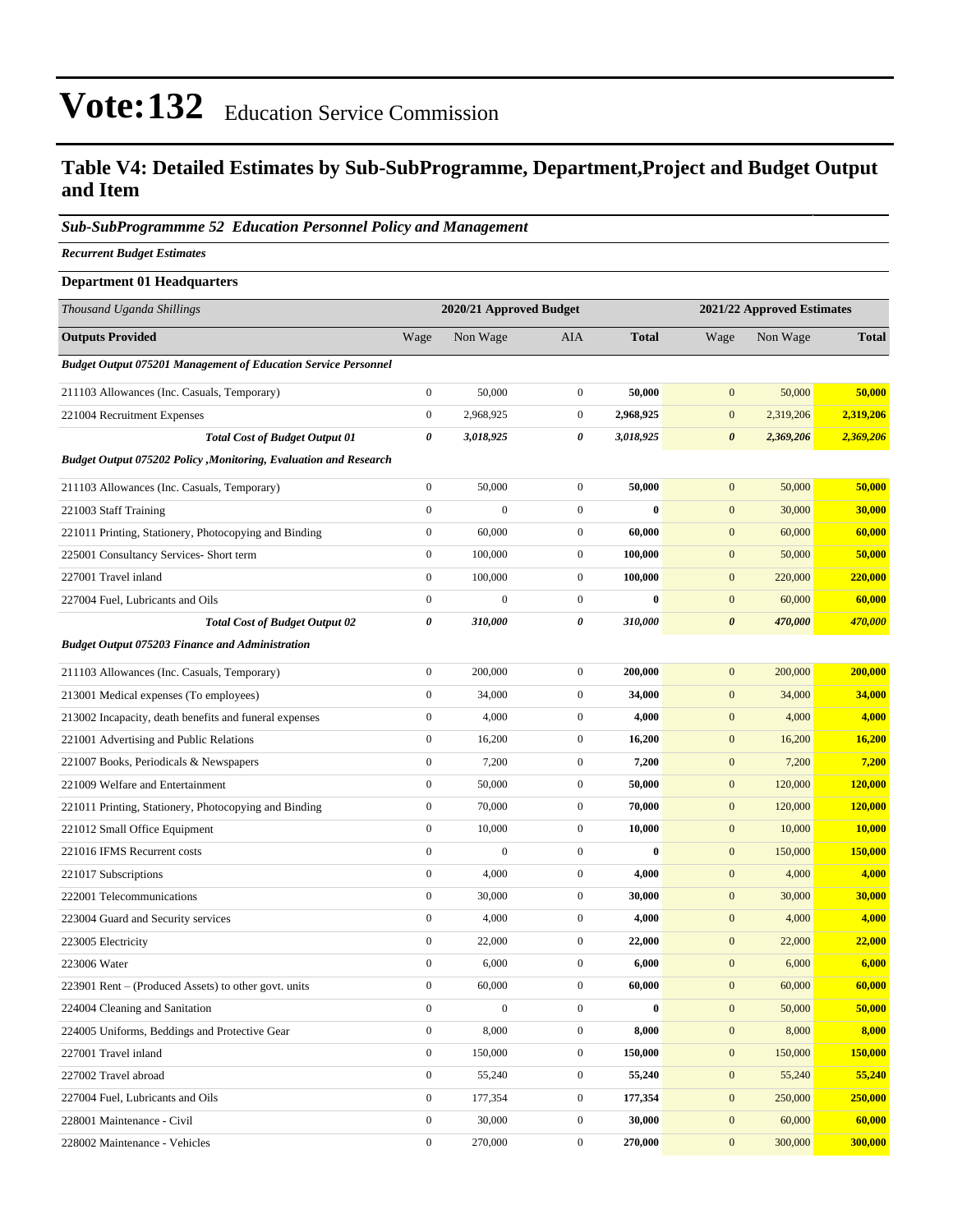| 228003 Maintenance - Machinery, Equipment & Furniture          | $\boldsymbol{0}$ | 5,000            | $\overline{0}$   | 5,000        | $\mathbf{0}$          | 20,000                | 20,000                |
|----------------------------------------------------------------|------------------|------------------|------------------|--------------|-----------------------|-----------------------|-----------------------|
| <b>Total Cost of Budget Output 03</b>                          | 0                | 1,212,994        | 0                | 1,212,994    | $\boldsymbol{\theta}$ | 1,680,640             | 1,680,640             |
| <b>Budget Output 075204 Internal Audit</b>                     |                  |                  |                  |              |                       |                       |                       |
| 211103 Allowances (Inc. Casuals, Temporary)                    | $\boldsymbol{0}$ | 15,000           | $\mathbf{0}$     | 15,000       | $\mathbf{0}$          | 15,000                | 15,000                |
| 227001 Travel inland                                           | $\boldsymbol{0}$ | 17,900           | $\overline{0}$   | 17,900       | $\mathbf{0}$          | 30,000                | 30,000                |
| 227004 Fuel, Lubricants and Oils                               | $\boldsymbol{0}$ | $\boldsymbol{0}$ | $\mathbf{0}$     | $\bf{0}$     | $\mathbf{0}$          | 20,000                | 20,000                |
| <b>Total Cost of Budget Output 04</b>                          | $\pmb{\theta}$   | 32,900           | 0                | 32,900       | $\boldsymbol{\theta}$ | 65,000                | 65,000                |
| <b>Budget Output 075205 Procurement Services</b>               |                  |                  |                  |              |                       |                       |                       |
| 211103 Allowances (Inc. Casuals, Temporary)                    | $\boldsymbol{0}$ | 20,000           | $\mathbf{0}$     | 20,000       | $\mathbf{0}$          | 20,000                | 20,000                |
| 227001 Travel inland                                           | $\boldsymbol{0}$ | 5,930            | $\mathbf{0}$     | 5,930        | $\mathbf{0}$          | 15,000                | 15,000                |
| <b>Total Cost of Budget Output 05</b>                          | 0                | 25,930           | 0                | 25,930       | $\boldsymbol{\theta}$ | 35,000                | 35,000                |
| <b>Budget Output 075206 Information Science</b>                |                  |                  |                  |              |                       |                       |                       |
| 211103 Allowances (Inc. Casuals, Temporary)                    | $\boldsymbol{0}$ | 35,000           | $\overline{0}$   | 35,000       | $\mathbf{0}$          | 35,000                | 35,000                |
| 221008 Computer supplies and Information Technology (IT)       | $\boldsymbol{0}$ | 40,000           | $\overline{0}$   | 40,000       | $\mathbf{0}$          | 40,000                | 40,000                |
| 221016 IFMS Recurrent costs                                    | $\boldsymbol{0}$ | 20,000           | $\mathbf{0}$     | 20,000       | $\mathbf{0}$          | $\mathbf{0}$          | $\bf{0}$              |
| 222003 Information and communications technology (ICT)         | $\boldsymbol{0}$ | 30,000           | $\mathbf{0}$     | 30,000       | $\mathbf{0}$          | 30,000                | 30,000                |
| <b>Total Cost of Budget Output 06</b>                          | 0                | 125,000          | 0                | 125,000      | $\boldsymbol{\theta}$ | 105,000               | 105,000               |
| <b>Budget Output 075219 Human Resource Management Services</b> |                  |                  |                  |              |                       |                       |                       |
| 211101 General Staff Salaries                                  | 2,816,299        | $\boldsymbol{0}$ | $\mathbf{0}$     | 2,816,299    | 2,869,338             | $\overline{0}$        | 2,869,338             |
| 211103 Allowances (Inc. Casuals, Temporary)                    | $\boldsymbol{0}$ | 33,519           | $\mathbf{0}$     | 33,519       | $\boldsymbol{0}$      | 34,000                | 34,000                |
| 212102 Pension for General Civil Service                       | $\boldsymbol{0}$ | 702,961          | $\mathbf{0}$     | 702,961      | $\mathbf{0}$          | 702,961               | 702,961               |
| 213004 Gratuity Expenses                                       | $\boldsymbol{0}$ | 737,742          | $\mathbf{0}$     | 737,742      | $\mathbf{0}$          | 741,839               | 741,839               |
| 221003 Staff Training                                          | $\boldsymbol{0}$ | 26,799           | $\overline{0}$   | 26,799       | $\mathbf{0}$          | 25,000                | 25,000                |
| 221020 IPPS Recurrent Costs                                    | $\boldsymbol{0}$ | 25,000           | $\mathbf{0}$     | 25,000       | $\mathbf{0}$          | 25,000                | 25,000                |
| 227001 Travel inland                                           | $\boldsymbol{0}$ | 11,000           | $\mathbf{0}$     | 11,000       | $\mathbf{0}$          | 13,221                | 13,221                |
| <b>Total Cost of Budget Output 19</b>                          | 2,816,299        | 1,537,021        | 0                | 4,353,320    | 2,869,338             | 1,542,021             | 4,411,359             |
| <b>Budget Output 075220 Records Management Services</b>        |                  |                  |                  |              |                       |                       |                       |
| 211103 Allowances (Inc. Casuals, Temporary)                    | $\boldsymbol{0}$ | 40,000           | $\mathbf{0}$     | 40,000       | $\mathbf{0}$          | 40,000                | 40,000                |
| 222002 Postage and Courier                                     | $\boldsymbol{0}$ | 10,000           | $\mathbf{0}$     | 10,000       | $\mathbf{0}$          | 10,000                | 10,000                |
| 227001 Travel inland                                           | $\mathbf{0}$     | 40,000           | $\overline{0}$   | 40,000       | $\mathbf{0}$          | 40,000                | 40,000                |
| <b>Total Cost of Budget Output 20</b>                          | $\pmb{\theta}$   | 90,000           | 0                | 90,000       | $\pmb{\theta}$        | 90,000                | 90,000                |
| <b>Total Cost Of Outputs Provided</b>                          | 2,816,299        | 6,352,770        | $\bf{0}$         | 9,169,069    | 2,869,338             | 6,356,867             | 9,226,204             |
| <b>Arrears</b>                                                 | Wage             | Non Wage         | AIA              | <b>Total</b> | Wage                  | Non Wage              | <b>Total</b>          |
| <b>Budget Output 075299 Arrears</b>                            |                  |                  |                  |              |                       |                       |                       |
| 321605 Domestic arrears (Budgeting)                            | $\boldsymbol{0}$ | 14,913           | $\boldsymbol{0}$ | 14,913       | $\boldsymbol{0}$      | $\vert 0 \vert$       | $\bf{0}$              |
| <b>Total Cost of Budget Output 99</b>                          | $\pmb{\theta}$   | 14,913           | 0                | 14,913       | $\boldsymbol{\theta}$ | $\boldsymbol{\theta}$ | $\boldsymbol{\theta}$ |
| <b>Total Cost Of Arrears</b>                                   | $\bf{0}$         | 14,913           | $\bf{0}$         | 14,913       | $\bf{0}$              | $\bf{0}$              | $\bf{0}$              |
| <b>Total Cost for Department 01</b>                            | 2,816,299        | 6,367,682        | $\bf{0}$         | 9,183,982    | 2,869,338             | 6,356,867             | 9,226,204             |
| <b>Total Excluding Arrears</b>                                 | 2,816,299        | 6,352,770        | $\boldsymbol{0}$ | 9,169,069    | 2,869,338             | 6,356,867             | 9,226,204             |
| <b>Development Budget Estimates</b>                            |                  |                  |                  |              |                       |                       |                       |